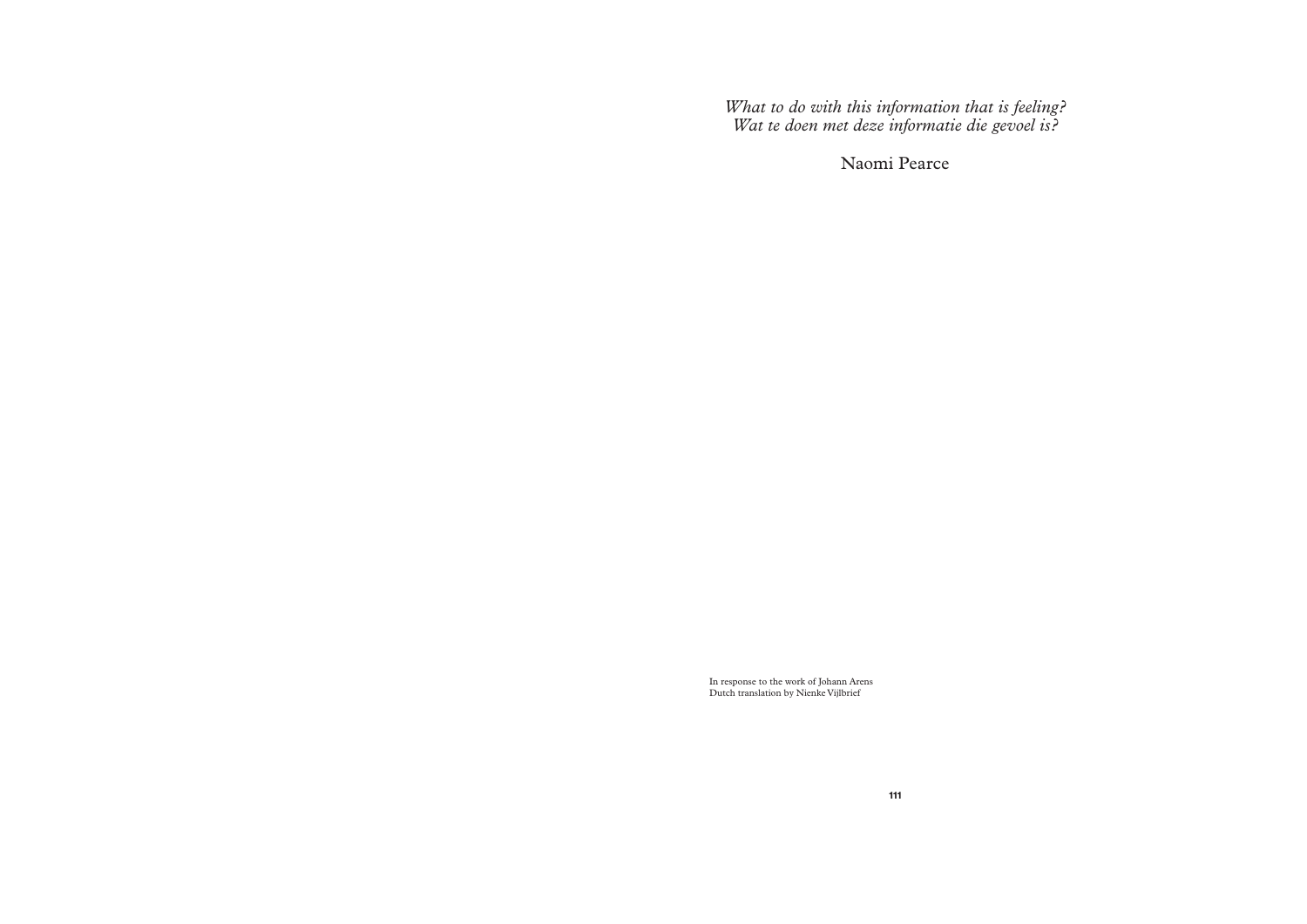## What to do with this information that is feeling?

I am overcome by a misplaced sadness following my first visits to the mortuary. At first I consider the feeling a comedown of sorts, high as I am on the sensory intensity of this space, the shock of intimate access to a stranger's body. Actually the sadness is on account of something weirder; the realisation that my loved ones will always remain opaque to me. Unlike the cadaver in the mortuary, I can't know the interior of the bodies with whom I am most intimate. I will never be able to describe the consistency of Annie's liver or the shape of Stuart's stomach. I would have to kill them first.

The mortuary I visit is a pedagogical space. The medical students I observe describe their cadavers as 'silent teachers'. Whilst they study anatomical structures with a view to preserve life, my learning diverts this pedagogy for alternative, perhaps inappropriate, means. I am out of my depth, struggling to follow the instructor's directions, unable to speak this scientific language. The mortuary environment, its dress code and protocol, is alienating, I am physically uncomfortable. Disorientated by this experience I realise my conditioning to the gallery space and wonder what the limitations of this familiarity might be.

*Findings on Palpation*, a body of work produced in collaboration with Dr. Alejandro Granados at Imperial College, is also situated within a pedagogical space. Visitors enter the gallery via a reconstructed training examination room on loan from Amsterdam University Hospital. This architectural intervention forces these seemingly contrasting spaces into relation, drawing attention to their conventions, whilst making visible their shared function of enabling observation. Johann tells me he also wanted this gesture to prime visitors, making their fleshiness palpable; they are living, breathing bodyminds entering his exhibition.

In the essay *Escaping Babel: the surgical voice* Dr Roger Kneebone describes the consultation room as the bedrock of medicine; a space of negotiation between physician and patient. He understands voice in this context as extended beyond words to include facial expression, gesture, touch and even clinical interventions. Yet in his desire to track the various qualities of the expanded surgeon's voice, he recognises the extent to which he is desensitised to it; "we stop registering what has become familiar, we need the 'ears of newness' of the outsider."<sup>1</sup> It is writers, artists and filmmakers he argues whose other sensitivities might be able to plot the coordinates of this vocal landscape.

Naomi Pearce

# **Artery (chewed plastic straw)**

Despite its silent cadavers, the mortuary is full of conversation. Dissection is a discursive practice, an oral exchange between the living inscribed into the fascia of the dead. This first morning the surface of my tongue is furred with anxiety and boiled sweets. There are ninetyfive students in the room, all gangly arms, barely visible pores and shiny pony tails. Groups of five or six huddle around each stainless steel gurney, their lab coats white and starched. The shock of halogen strip lights in the morning. Everything here conducts heat. I ask to be stationed by a cadaver closest to the door. He is an eighty-two year old white man. Face down, tough neck, long arms, broad back. All still intact. Glutes and thigh muscles splayed open, sanguine greasy reflective sheen. He is swaddled in a thick plastic bag sliced open at the center. Sacks of beige tissue drift in fluid, claggy amber fat hugs the edges of his skinned hide. The students are beginning to dissect the back of his knee as well as the nerves and muscles of his lower leg. His hips, dislocated in a previous session, lie slack, their two raw knobs exposed pointing outwards. The students ask me to stabilise his right leg whilst they locate the sciatic nerve. My hand, sheathed in a powdery purple glove, cradles the arch of his foot. Gum rubber density, slicked skin blubber. Unlike preservation techniques using formalin, a chemical which dries out tissue making it rigid and grey, Thiel embalming fluid keeps the cadaver soft-fix and malleable, as close as possible to the colour it was in life. Thiel also makes matter oily, without flowing blood tissue deflates, his sags under a juicy gravity. The body is dense. White cobwebs cling to muscles. This crural fascia keeps everything tight: skin attaches to muscles in turn attaches to organs. It takes two tearing hands to separate parts. In their search for arteries the students look for bony landmarks, grooves or prominences on bones which serve to mark other anatomical structures. The body draws its own map.

"I also have an interior", Johann remarks, as we discuss the optimal position for rectal examination one evening over a beer. Working on this project has taught him much about this most intimate of procedures.

Usually the body's cavities stay hidden, made present only by accident when something goes wrong. The film work included within *Findings on Palpation* depicts the use of a haptic Digital Rectal Examination trainer, a sculptural aid used to teach a student's probing fingers how to feel. On the screen a puzzle of coloured organs appear. Prostate, colon, bladder interlock and float, revealed from an impossible angle. On the table, a gloved index finger probes a disembodied plastic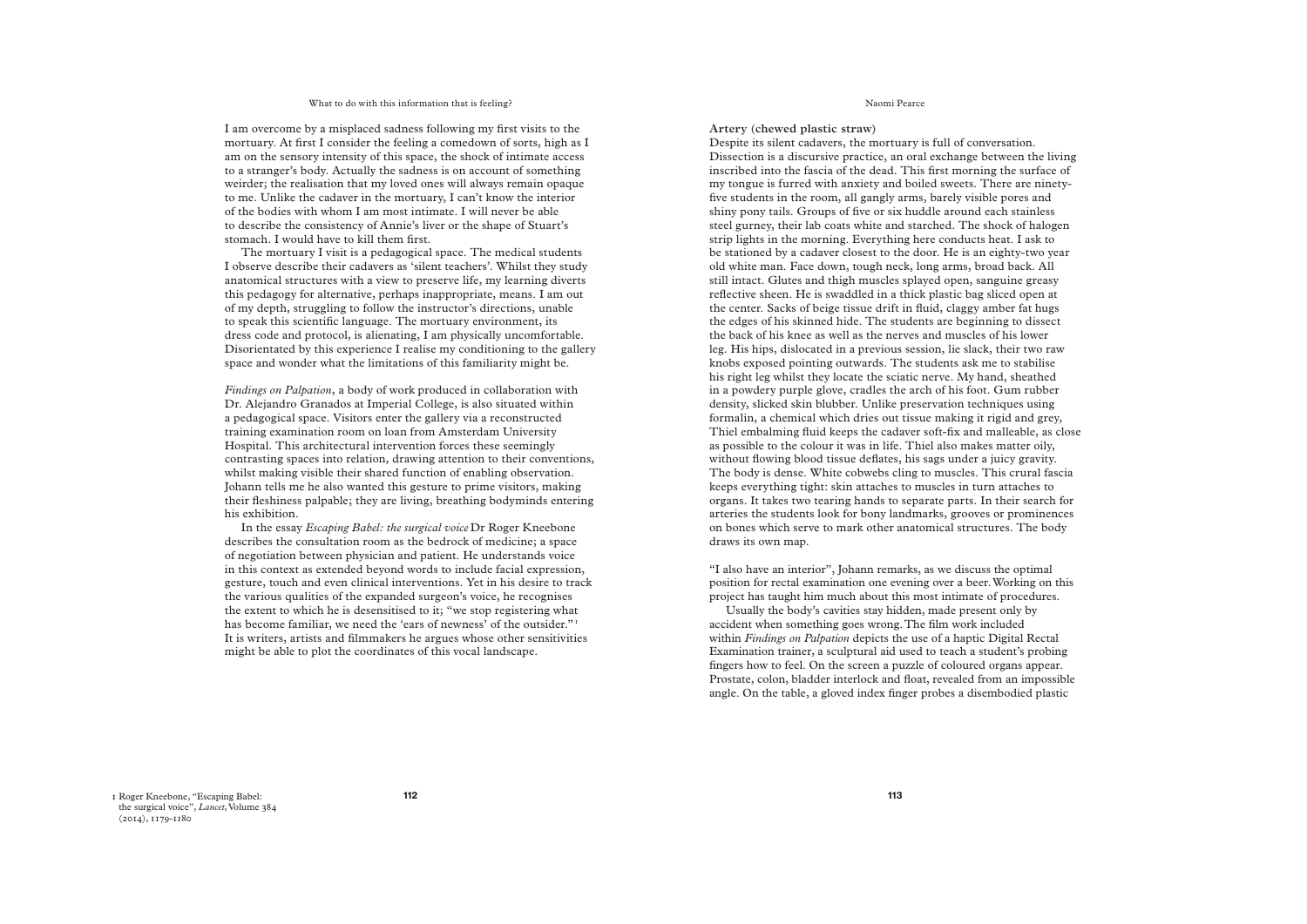# Naomi Pearce

squinter. Having visualised their touch with the help of these tools, students must learn to remove the insight they provide and understand their patients as opaque once more. The goal is for their fingers to learn how to see.

# Lung (supernatural bubbles)

To access the lung we remove the breastplate with an oscillating saw. Above the gurney is a monitor, the screen glows with a diagram of our anticipated cuts. A single dashed line runs vertically down the centre of the chest, makes a sharp right just above the diaphragm, and then turns up again towards the armpit. We must cut along this line as though the skin were fabric, popping this bone casing like a pattern. The room is filling with mechanical movement. Tentative whirring and false starts splutter, interrupting other more confident monotonous drones. The air's chemical peat is invaded by the smell of burnt meat with the heat from the saw at work. A ball of fatty fluid rolls around the instrument's sharp teeth: a bead of fleshy run-off skimming stationary with the turning disc's speed. Our cadaver's chest rocks gently under the saw's pressure. Elasticated bones shake. The sound of the saw lowers in pitch as it goes deeper, meeting the darkness of that potential space which has never experienced light. The students prod at his sternum, tracing the extent of their destructive work. A cross section of lactescent bone is streaked bloody, crumbly fudge, a spray of cartilage flaking. The floor vibrates through my boots. This is heavy work. The room is full of noise made with flesh: teeth clamped in the back of concentrating throats, steady humming, peaks of higher wailing as saws are lifted and metal turns free. Snip, snip with the scalpel now, tiny tearing. Pliers crunch through an awkward corner. Mobilise means to break. We look inside our heads craned. A cave of fresh wetness dangling. The room has gone quiet. His lung has adhered to the pleural cavity because of tumours. This would have constricted his breathing. "You can see why they say people suffer from cancer," a student sighs. The tube of a manual suction pump disappears into the dark space. It sucks chunks loudly, gurgling clotted liquid. Because the lung has lost it's shape it will be difficult to remove. The students call an instructor over to help and she scoops the mass with both hands. Pulling the form free, brown slime escapes through her gloved fingers. She asks a student to cut along the root of the lung, through the arteries and veins, the bronchi and accompanying nerves. They hit something, the scissors won't do it. She uses a bone cutter instead. Hands cupped upwards as if in praise. Clotted blood oozes out from the roots into the empty space of his chest. The site of his rib cage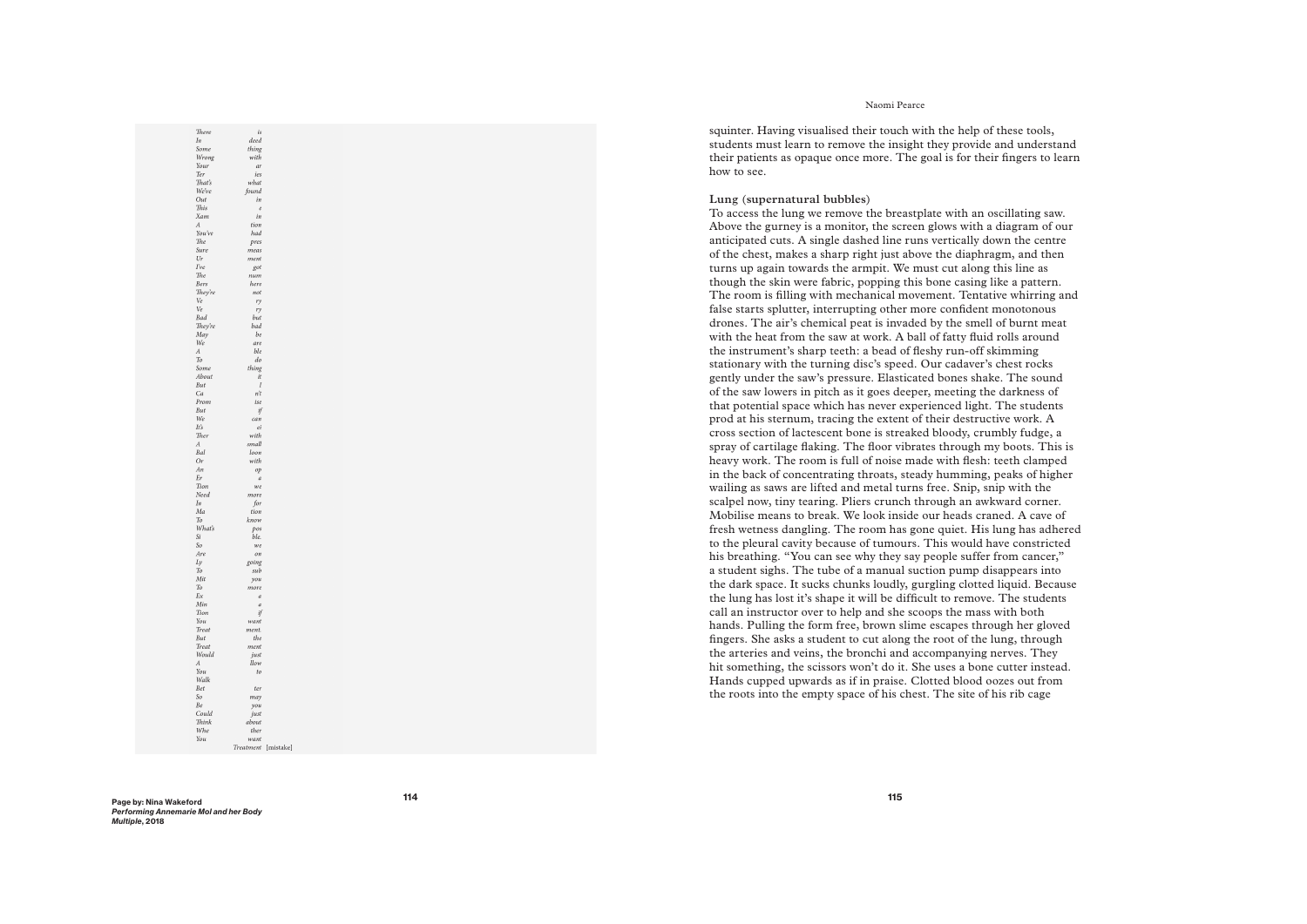## What to do with this information that is feeling?

collapsed. The instructor places the mass in a plastic tray. The students search for the lung's three tubes probing its surface continually. Some stroke lightly, others press firmly. Despite its failings, as I tease the mass between my forefingers it yields melting bubbles. The instructor tells us this is the only part of the body which feels this way. It's like nothing I have ever touched, not dense or fibrous like muscles, nor firm or dry like skin or hair. It is delicately aerated, something supernatural. Self-similar sacs of sublime sponge. Even though his lung is all goop and sticky tar we still leave the impression of our fingerprints on its surface.

# Naomi Pearce

Ik wordt overvallen door een misplaatste triestheid na mijn eerste bezoek aan het mortuarium. Eerst wijt ik het aan een soort anticlimax, high als ik nog ben van de zintuigelijke intensiteit van de plek en de schok teweeggebracht door de intieme toegang tot het lichaam van een vreemde. Maar eigenlijk heeft de triestheid een vreemdere oorzaak; het besef dat mijn geliefden voor mij altijd ondoorzichtig zullen blijven. Anders dan bij het kadaver in het mortuarium heb ik geen weet van de binnenkant van degenen met wie ik het meest intiem ben. Ik zal nooit de consistentie van Annies lever kunnen beschrijven, of de vorm van Stuarts maag. Ik zou ze eerst moeten ombrengen.

Het mortuarium dat ik bezoek is een opleidingsplek. De medische studenten die ik er observeer beschrijven hun kadavers als 'stille docenten'. Ze bestuderen anatomische structuren met het oog op levensbehoud, mijn eigen achtergrond stuurt deze pedagogiek een alternatieve, misschien ongepaste kant op. Ik ben uit mijn element, worstel met de aanwijzingen van de instructeur, spreek de wetenschappelijke taal niet. De omgeving, het kledingvoorschrift en protocol werken vervreemdend en ik ervaar lichamelijk ongemak. Gedesoriënteerd door deze ervaring ben ik me bewust van mijn conditionering binnen het domein van de expositieruimte, en ik vraag me af wat de beperkingen van het familiaire zijn.

Ook *Findings on Palpation*, een aantal werken dat in samenwerking met Dr. Alejandro Granados aan het Imperial College is gerealiseerd, is gesitueerd in een opleidingsruimte. Bezoekers komen de expositieruimte binnen door een gereconstrueerde oefen-onderzoekskamer, geleend van het UMC. Het is een architectonische interventie die de schijnbaar contrasterende ruimten dwingt zich tot elkaar te verhouden, enerzijds de aandacht te vestigen op hun conventies, en anderzijds op hun gedeelde functie voor observatie uit te lichten. Johann vertelt me dat hij dit gebaar ook wilde inzetten om bezoekers voor te bereiden en ze bewust te maken van hun vleselijkheid; het zijn levende, ademende *bodyminds* die zijn tentoonstelling betreden.

In zijn essay *Escaping Babel: the surgical voice* beschrijft Dr. Roger Kneebone de consultatiekamer als de basis van de geneeskunde; een ruimte waar arts en patiënt onderhandelen. In deze context beschouwt hij de stem als iets dat voorbij woorden ook gezichtsuitdrukkingen, gebaren, aanrakingen en zelfs klinische interventies incorporeert. Ondanks zijn verlangen om de verschillende kwaliteiten van deze meervoudige chirurgische stem te traceren erkent hij echter ook de mate waarin hij juist daarvoor gedesensibiliseerd is geraakt; "we stop registering what has become familiar, we need the 'ears of newness' of

1 Roger Kneebone, "Escaping Babel: the surgical voice", *Lancet*, Volume 384 (2014), 1179-1180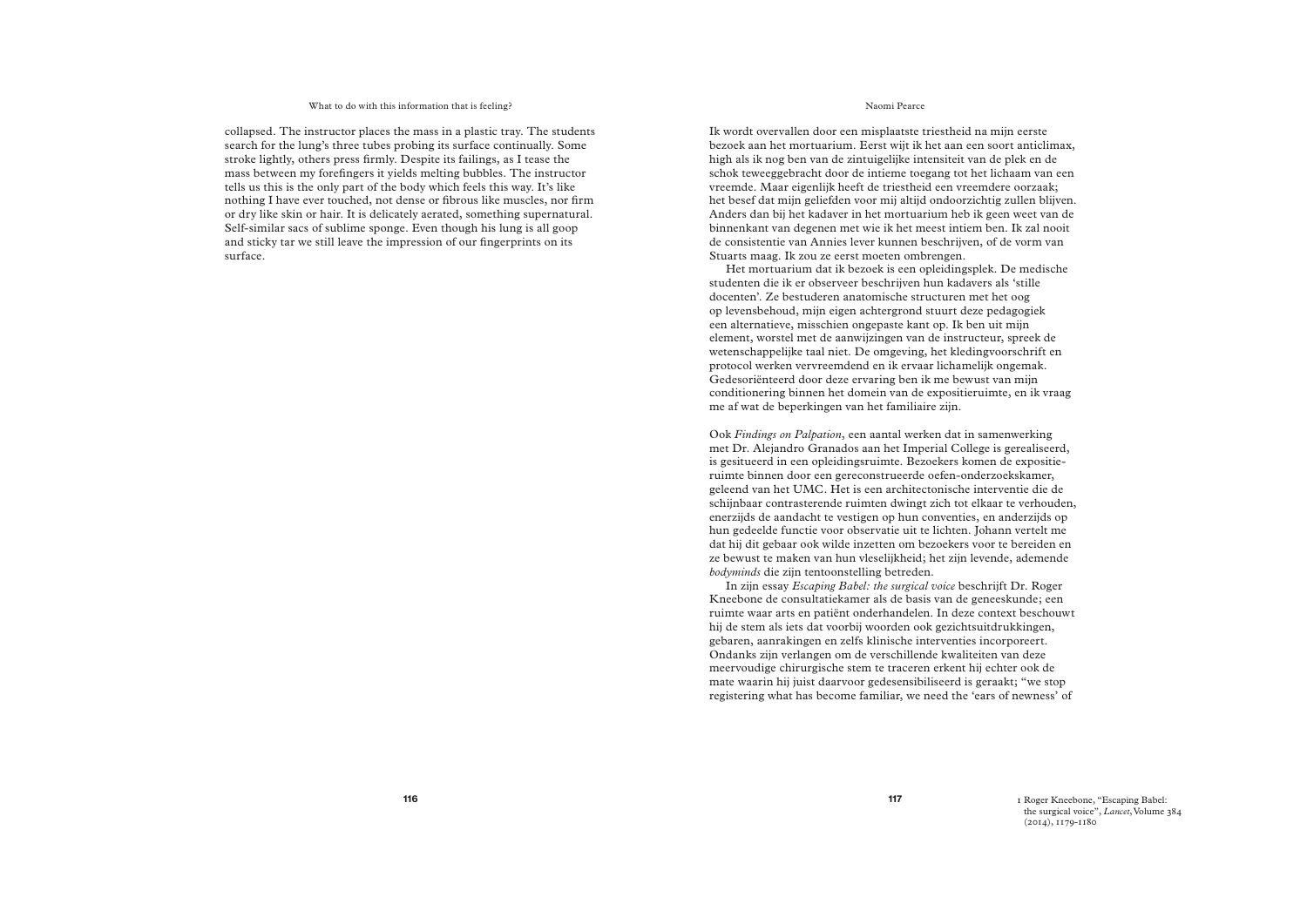#### Wat te doen met deze informatie die gevoel is?

the outsider."<sup>1</sup> Het zijn schrijvers, kunstenaars en filmmakers, betoogt hij, wiens andere sensitiviteiten wellicht in staat zijn om de coördinaten van dit vocale landschap uiteen te zetten.

## **Ader (op een rietje kauwen)**

Ondanks de zwijgende kadavers is het mortuarium vol gesprekken. Dissectie is een discursieve praktijk, een mondelinge uitwisseling tussen de levenden die in het bindweefsel van de doden wordt gegrift. Op deze eerste ochtend heb ik een tong van watten door de spanning en de zuurtjes. Er zijn vijfennegentig studenten in de ruimte, een en al slungelige armen, weggewerkte poriën en glanzende paardenstaarten. In groepjes van vijf of zes staan ze om de roestvrijstalen opbaartafels, hun laboratoriumjassen wit en gesteven. De verwarrende halogeenverlichting in de morgen. Alles hier geleidt hitte. Ik vraag of ik bij een kadaver zo dicht mogelijk bij de deur gestationeerd kan worden. Het is een blanke man van tweeëntachtig. Gezicht omlaag, stevige nek, lange armen, brede rug. Allemaal nog intact. Bil-en dijspieren zijn blootgelegd, een vettig rode weerschijn. Hij is verpakt in een zak van stevig plastic die in het midden is opengesneden. Zakjes beige weefsel drijven rond in vocht, klam amberkleurig vet kleeft aan de randen van zijn afgestroopte vel. De studenten beginnen de achterkant van zijn knie te ontleden, en ook de zenuwen en spieren van zijn onderbeen. De heupen, uit de kom door een vorige sessie, liggen er losjes bij met rauwe, naar buiten gerichte koppen. De studenten vragen me om zijn rechterbeen te stabiliseren terwijl zij de heupzenuw proberen te lokaliseren. Mijn hand, gehuld in een poederig paarse handschoen, omvat de boog van zijn voet. Gummirubber weerstand, gladde huid blubber. Anders dan bij conserveringstechnieken met formaline, een chemische stof die het weefsel uitdroogt tot het stijf en grijs is, houdt Thiel balsemvloeistof het kadaver zacht en kneedbaar en zo dicht mogelijk bij de kleur die het bij leven had. Ook maakt Thiel materie olieachtig, zonder bloedstroom loopt weefsel leeg, zijn verzakkingen onderhevig aan sappige zwaartekracht. Het lichaam heeft een dichtheid. Witte webben kleven aan spieren. Dit bindweefsel houdt alles strak: huid hecht aan spier hecht aan orgaan. Er zijn twee scheurende handen nodig om delen te scheiden. In hun zoektocht naar aderen zoeken de studenten naar benige herkenningspunten; groeven of uitsteeksels die dienst doen als markering voor andere anatomische structuren. Het lichaam tekent zijn eigen kaart.

"Ik heb ook een binnenkant", merkt Johann op als we tijdens een biertje de optimale positie voor rectaal onderzoek bespreken. Dit project heeft hem intussen veel geleerd over deze uiterst intieme procedure.

## Naomi Pearce

Meestal blijven dergelijke lichaamsopeningen verborgen en dienen ze zich alleen aan als er iets mis gaat. In het filmwerk dat onderdeel uitmaakt van *Findings on Palpation* wordt het gebruik van een haptische Digitale Rectale Onderzoeks-trainer, een sculpturaal hulpstuk dat wordt gebruikt om de zoekende vingers van de student te leren hoe ze moeten voelen. Op het scherm verschijnt een puzzel van gekleurde organen. Prostaat, dikke darm, blaas haken in elkaar en drijven rond, gezien vanuit een onmogelijke hoek. Op de tafel pleegt een behandschoende wijsvinger inwendig onderzoek op een lichaamloze sluitspier. Deze hulpmiddelen helpen de studenten om hun aanraking te visualiseren. Daarna is het zaak om deze inzichten los te laten en de patiënt weer als ondoorzichtig te zien. Het doel is om met de vingers te leren kijken.

# **Long (bovennatuurlijke bubbels)**

Om toegang te krijgen tot de long verwijderen we de borstkas met een oscillerende zaag. Boven de tafel hangt een monitor, het scherm licht op met een diagram dat op onze sneden vooruitblikt. Over het midden van de borst loopt een verticale stippellijn, die vlak boven het diafragma een scherpe hoek naar rechts maakt en dan omhoog gaat richting oksel. We moeten de lijn volgen alsof de huid een stuk stof is, door deze benen behuizing snijden als een patroon. De ruimte vult zich met mechanische beweging. Aarzelend gesnor en sputterende haperingen onderbreken de rest van het meer zelfverzekerde en monotone zoemen. De geur van verbrand vlees, veroorzaakt door de hitte van de hard werkende zaag, dringt binnen in de muffe chemische lucht. Een bal van vet rolt langs de scherpe tanden van de zaag: een druppel vlezig afvloeisel scheert stationair mee met de snelheid van de draaiende schijf. De borst van ons kadaver wiegt zachtjes onder de druk van de zaag, een huivering van verende botten. Het geluid van de zaag wordt lager naarmate deze dieper doordringt en de duisternis ontmoet van die potentiële ruimte die het licht nooit heeft gekend. De studenten porren in het sternum, overzien de mate van hun destructieve werk. Het melkwit van een doorgesneden bot is bloederig besmeurd, aardbeienkwark, een fontein van kraakbeenschaafsel. De vloer vibreert door mijn laarzen. Dit is zwaar werk. De ruimte is vol van door vlees voortgebracht lawaai: tanden klemmen zich op elkaar achterin geconcentreerde kelen, gestaag geneurie, uitschieters van hogere jammerklachten als zagen worden opgetild en het metaal vrij spel heeft. Nu snip-snap met het scalpel, een zacht scheuren. Een ongemakkelijke hoek wordt met de tang gekraakt. Doen bewegen betekent breken. We kijken naar binnen onze gebogen hoofden. Een grot van druipend